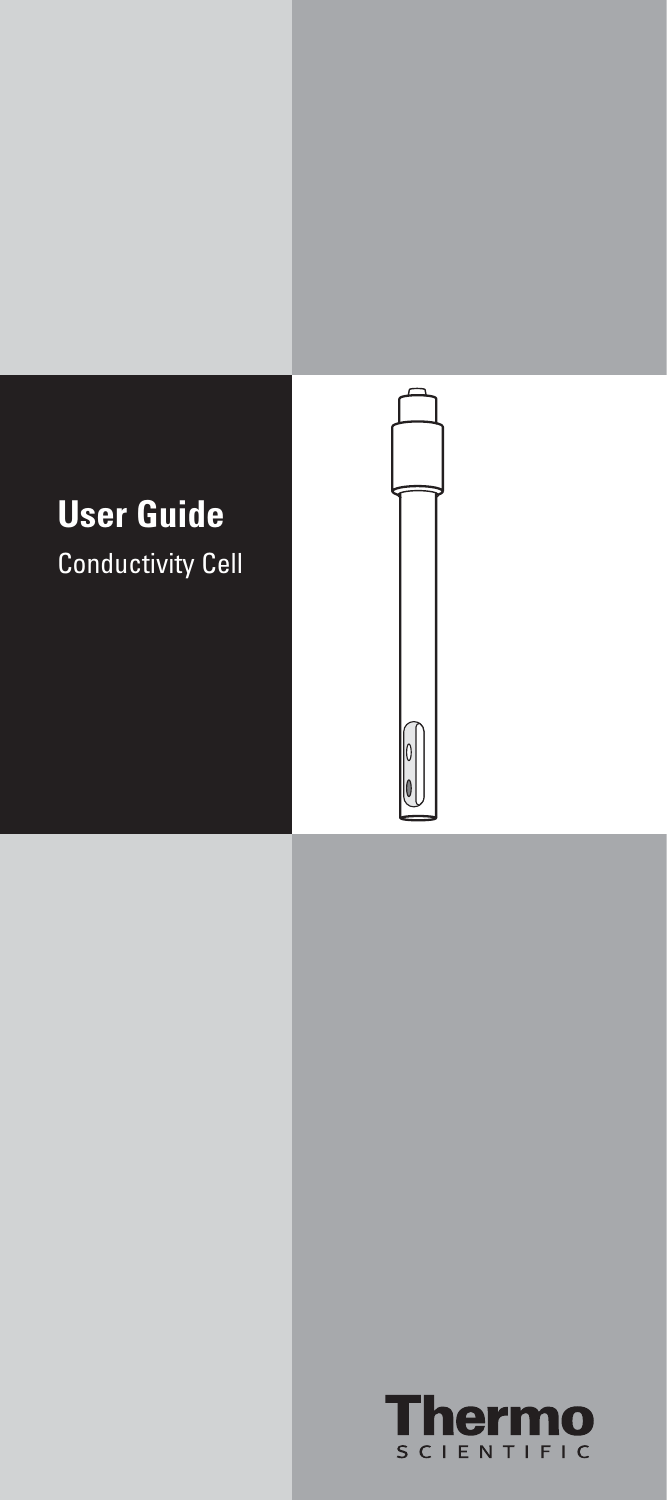ROSS and the COIL trade dress are trademarks of Thermo Fisher Scientific Inc.

AQUAfast, Cahn, ionplus, KNIpHE, No Cal, ORION, perpHect, PerpHecT, PerpHecTion, pHISA, pHuture, Pure Water, Sage, Sensing the Future, SensorLink, ROSS, ROSS Ultra, Sure-Flow, Titrator PLUS and TURBO2 are registered trademarks of Thermo Fisher.

1-888-pHAX-ION, A+, All in One, Aplus, AQUAsnap, AssuredAccuracy, AUTO-BAR, AUTO-CAL, AUTO DISPENSER, Auto-ID, AUTO-LOG, AUTO-READ, AUTO-STIR, Auto-Test, BOD AutoEZ, Cable-Free, CERTI-CAL, CISA, DataCOLLECT, DataPLUS, digital LogR, DirectCal, DuraProbe, Environmental Product Authority, Extra Easy/Extra Value, FAST QC, GAP, GLPcal, GLPcheck, GLPdoc, ISEasy, KAP, LabConnect, LogR, Low Maintenance Triode, Minimum Stir Requirement, MSR, NISS, One-Touch, One-Touch Calibration, One-Touch Measurement, Optimum Results, Orion Star, Pentrode, pHuture MMS, pHuture Pentrode, pHuture Quatrode, pHuture Triode, Quatrode, QuiKcheK, rf link, ROSS Resolution, SAOB, SMART AVERAGING, Smart CheK, SMART STABILITY, Stacked, Star Navigator 21, Stat Face, The Enhanced Lab, ThermaSense, Triode, TRIUMpH, Unbreakable pH, Universal Access are trademarks of Thermo Fisher

Guaranteed Success and The Technical Edge are service marks of Thermo Fisher.

PerpHecT meters are protected by U.S. patent 6,168,707.

PerpHecT ROSS are protected by U.S. patent 6,168,707.

ORION Series A meters and 900A printer are protected by U.S. patents 5,198,093, D334,208 and D346,753.

ionplus electrodes and Optimum Results solutions are protected by US Patent 5,830,338.

ROSS Ultra electrodes are protected by US patents 6,793,787.

Orion ORP Standard is protected by US Patent 6,350,367.

Orion NoCal electrodes with stabilized potential patent pending.

© 2007 Thermo Fisher Scientific Inc. All rights reserved. All trademarks are the property of Thermo Fisher Scientific Inc. and its subsidiaries.

The specifications, descriptions, drawings, ordering information and part numbers within this document are subject to change without notice.

This publication supersedes all previous publications on this subject.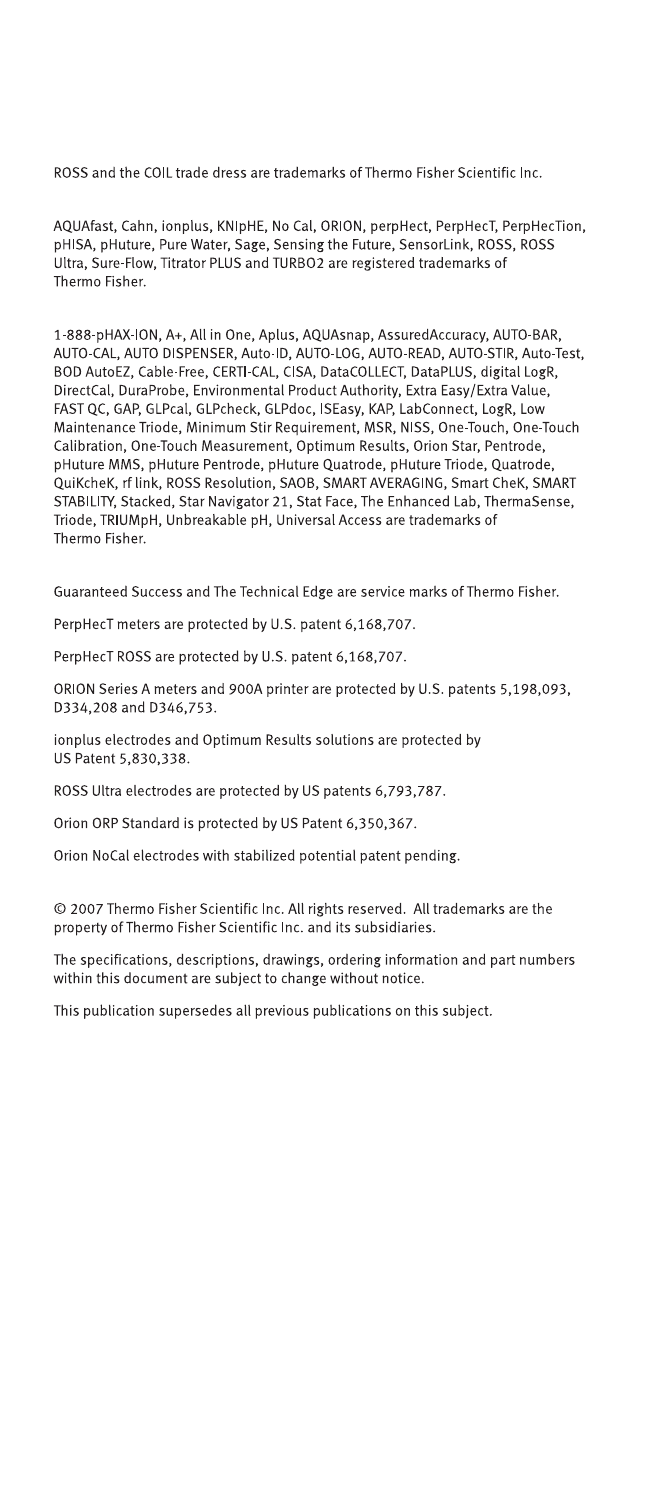## **Introduction**

#### **DuraProbe™ 4-Electrode Conductivity Cells**

Thermo Scientific Orion DuraProbe cells are durable and extremely accurate under a wide range of conditions.

- 1. DuraProbe conductivity cells 013005MD, 013010MD, 013025MD, 013005A, 013010A, 013005D and 013010D are epoxy/graphite, have a nominal cell constant of 0.475 cm-1 and are intended for field or laboratory use. **Measurement range is 1 μS/cm to 200 mS/cm.**
- 2. DuraProbe conductivity cells 013605MD, 013610MD and 013610 are epoxy/graphite, have a nominal cell constant of 0.55 cm-1 and are intended for field or laboratory use. **Measurement range is 10 μS/cm to 200 mS/cm**.

### **2-Electrode Conductivity Cells**

- 1. 2-Electrode conductivity cells 011010A and 011010 are glass/ platinum, have a nominal cell constant of 1.0 cm-1 and are intended for laboratory use. **Measurement range is 1 μS/cm – 200 mS/cm**.
- 2. 2-Electrode conductivity cells 011020A, 011020 and 9902BN are glass/platinum, have a nominal cell constant of 0.1 cm-1 and are intended for laboratory use and ultra pure water. **Measurement range is 0.1 μS/cm to 100 μS/cm**.
- 3. 2-Electrode conductivity cells 011050MD, 011050A and 011050 are epoxy/platinum, have a nominal cell constant of 1.0 cm-1 and are intended for field or laboratory use. **Measurement range is 1 μS/cm – 20 mS/cm**.
- 4. 2-Electrode conductivity cells 011510MD and 011510 are epoxy/graphite, have a nominal cell constant of 1.0 cm-1 and are intended for field or laboratory use. **Measurement range is 10 μS/cm – 200 mS/cm**.
- 5. 2-Electrode conductivity cells 013016MD, 013016A and 013016D are steel (V4A), have a nominal cell constant of 0.1 cm-1 and are intended for laboratory use and ultra pure
	- water. **Measurement range is 0.01 μS/cm to 300 μS/cm**.
- 6. 2-Electrode conductivity cell 018020MD is glass/platinum, has a nominal cell constant of 10 cm-1 and is intended for high electrolyte concentration solutions. **Measurement range is 10 μS/cm – 2000 mS/cm**.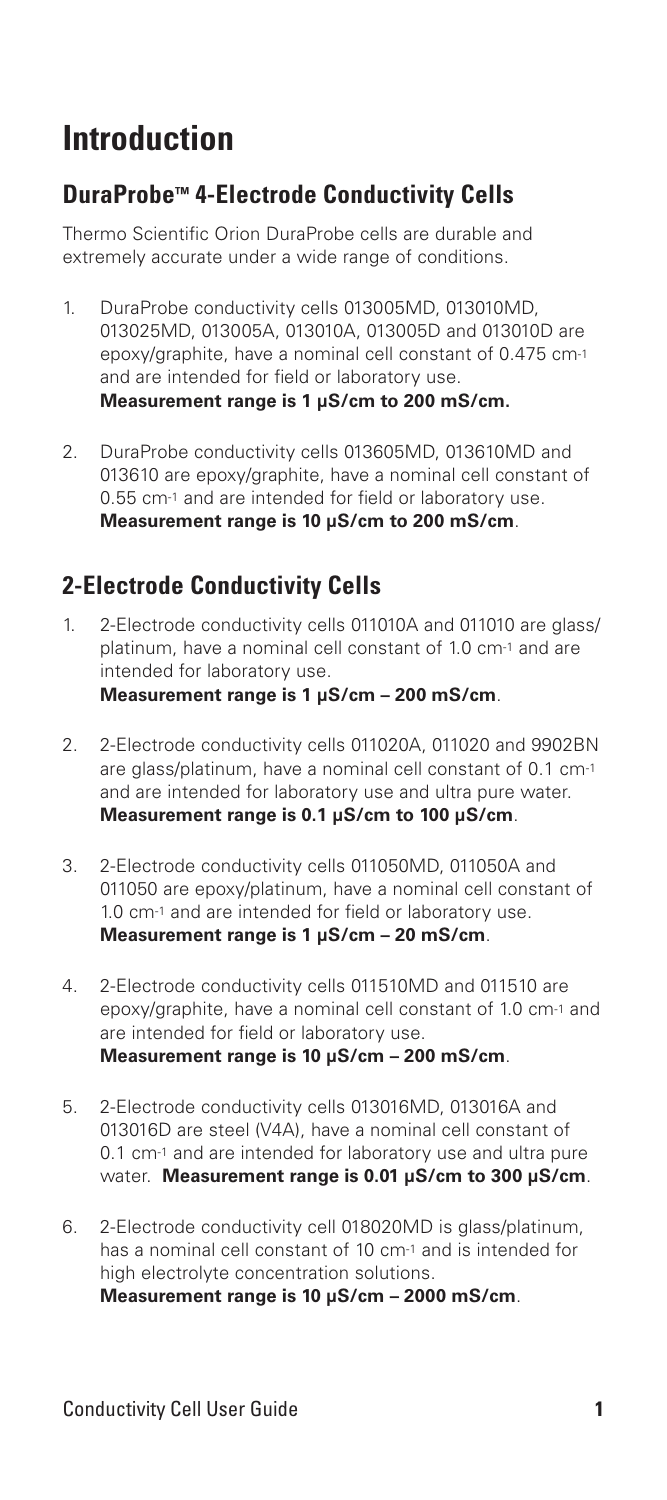

#### **Figure 1:** General Conductivity Ranges of Common Samples

Conductivity measurement units are: 1 mho = 1 S (Siemen) = 1,000 mS = 1,000,000  $\mu$ S

**Figure 1** represents the general guidelines for choosing a cell by application. Performance characteristics of some cells may vary.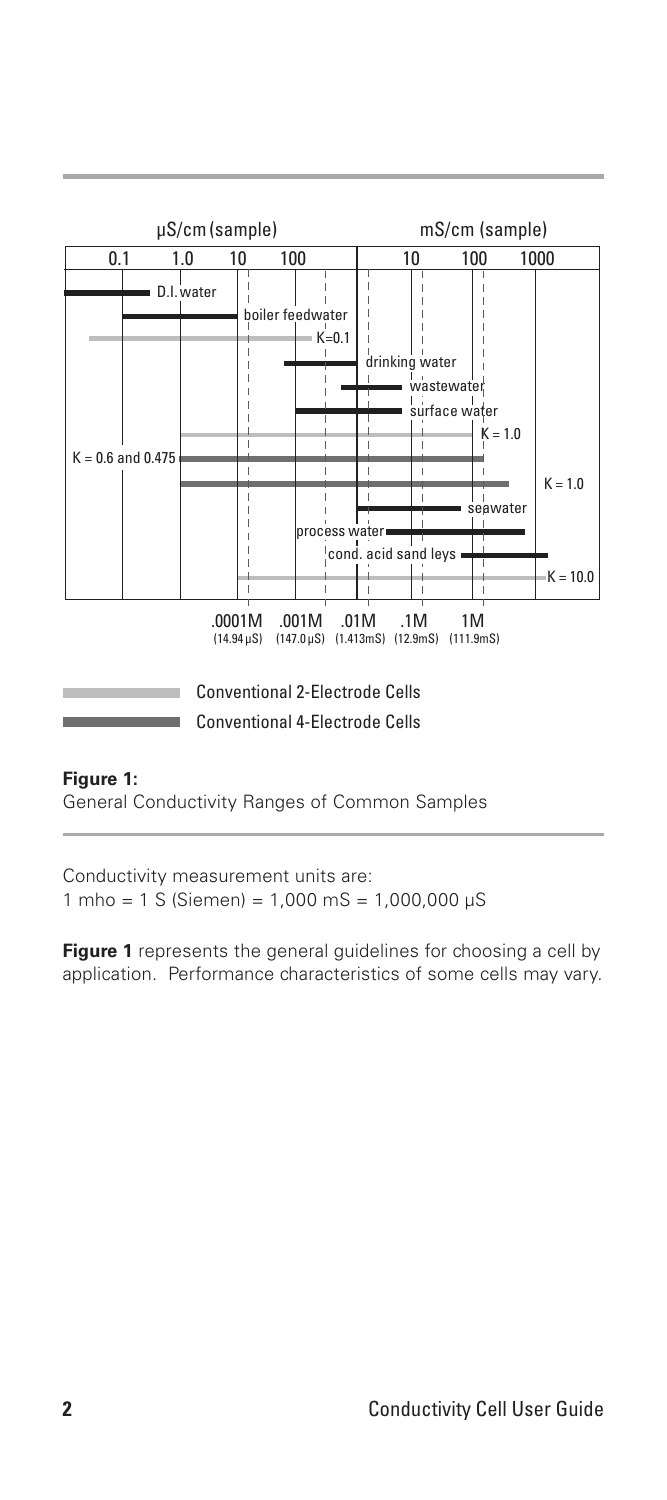# **Required Equipment**

- 1. Thermo Scientific Orion conductivity meter, such as the 3-Star conductivity meter, 4-Star pH/conductivity meter or 5-Star pH/ISE/DO/conductivity meter.
- 2. Thermo Scientific Orion conductivity cell.
	- The 013005MD, 013010MD, 013025MD, 0130605MD, 013610MD, 011050MD, 011510MD, 013016MD and 018020MD conductivity cells have a connector that is compatible with the Star Series conductivity meters.
	- The 013005A, 013010A, 013610, 011010A, 011020A, 011050A and 013016A and conductivity cells have a connector that is compatible with the 555A, 550A, 162A, 136S, 135A, 131S and 130A conductivity meters.
	- The 013005D, 013010D, 011010, 011020, 011050, 011510 and 013016D conductivity cells have a connector that is compatible with the A+ Series conductivity meters.
- 3. Conductivity standard solutions.
- 4. Magnetic stirrer or Orion stirrer probe, Cat. No. 096019. The Orion stirrer probe can be used with 3-Star, 4-Star and 5-Star benchtop meters.
- 5. Beakers, plastic or glass.
- 6. Distilled or deionized water.

#### **Optional Accessories**

The following protective guards are available for 013005MD, 013010MD, 013025MD, 013005A, 013010A, 013005D and 013010D conductivity cells.

Cat. No 013045 - Stainless steel protective guard

Cat. No. 080045 - Stainless steel and plastic protective guard

Cat. No. 081045 - Plastic protective guard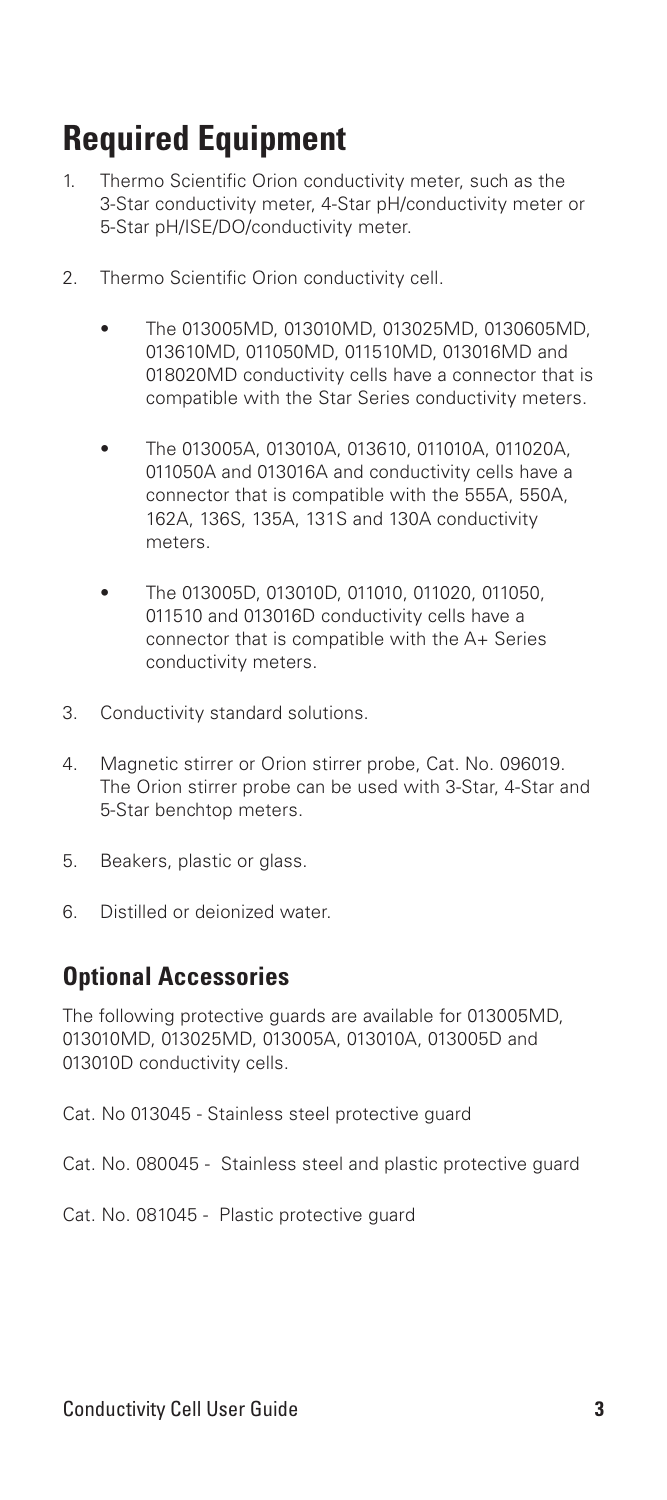# **Conductivity Cell Calibration**

A conductivity cell is formed by two square electrodes spaced a certain distance apart. The cell constant (K) is defined as the ratio of the distance between the electrodes (d) to the electrode area (A). However, the fringe-field effect (AR) alters the electrode area, therefore  $K = d / (A + AR)$ . It is normally impossible to measure the fringe-field effect, so the actual cell constant of a conductivity cell is calculated using a standard solution with a known conductivity value. Calibration is essential since the cell constant can vary as much as 10% from the nominal cell constant and the actual cell constant may change over time. Calibration frequency depends on the type of conductivity cell and the application. The most common methods of calibration are manual or automatic calibration.

An automatic calibration (AutoCal) is performed by entering the nominal cell constant in the meter, immersing the conductivity cell in a Thermo Scientific Orion conductivity standard and initiating the calibration. When the reading stabilizes, the meter displays the calibration standard value at 25 °C. Once the calibration is accepted, the meter calculates and displays the actual cell constant.

A manual calibration is performed by immersing the conductivity cell in a calibration standard and then manually adjusting the cell constant value until the correct calibration standard value at the measured temperature is displayed. A manual calibration requires a chart of the calibration standard values at different temperatures or the calibration can be performed with the calibration standard at 25 °C.

*Note: Refer to the meter user guide for detailed calibration instructions.*  $\triangle$ 

## **Conductivity Cell Storage**

Conductivity cells can be stored in distilled or deionized water between measurements. For overnight storage or long-term storage, conductivity cells should be thoroughly rinsed and stored dry.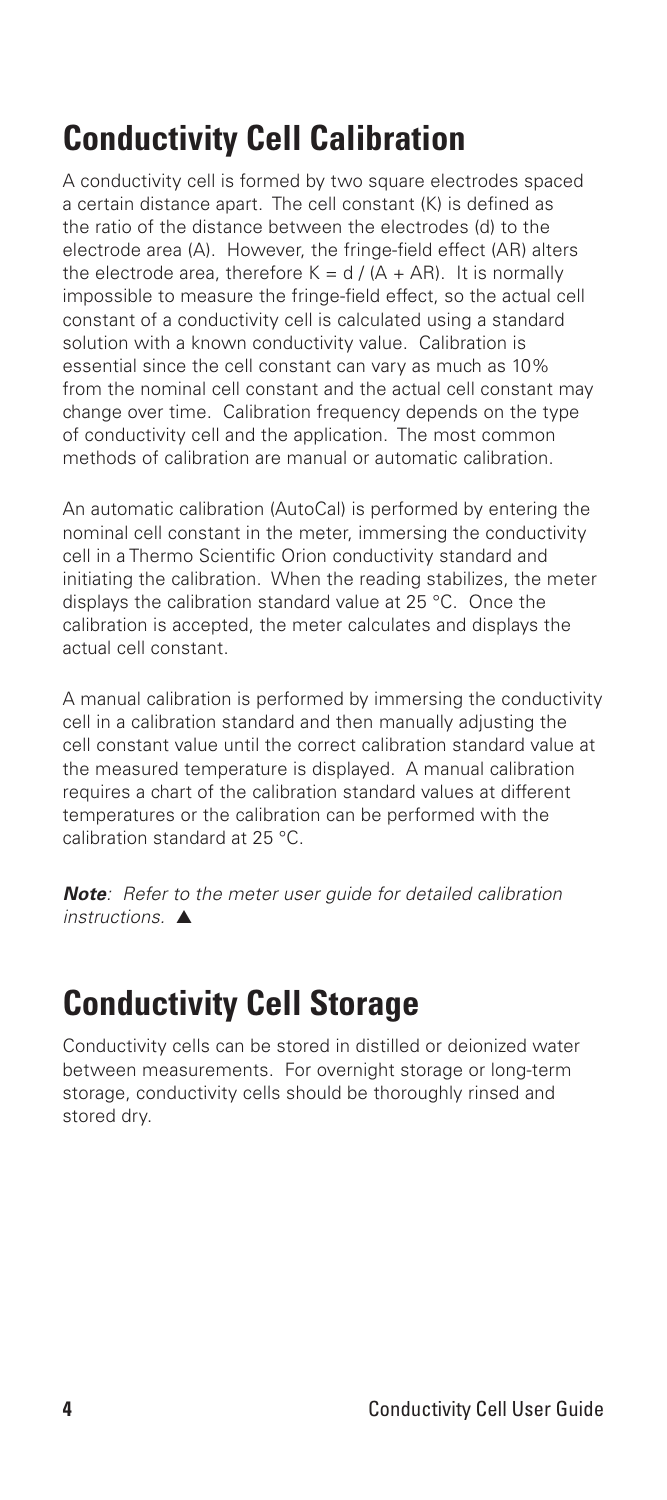# **Conductivity Cell Maintenance**

#### **DuraProbe Cleaning Recommendations**

| <b>Contaminant</b>            | <b>Cleaning Solution</b>                               | <b>Recommended Time</b>   |
|-------------------------------|--------------------------------------------------------|---------------------------|
| Water soluble<br>contaminants | Rinse with dejonized<br>water                          | No limit                  |
| Lubricants and oils           | Soak in warm water<br>and liquid detergent             | No limit                  |
| Lubricants and oils           | Soak in ethanol or<br>acetone                          | No more than 5<br>minutes |
| Lime or hydroxide<br>coating  | Soak in 10%<br>acetic acid or 10%<br>hydrochloric acid | No limit                  |

#### **2-Electrode Cleaning Recommendations**

| <b>Contaminant</b>            | <b>Cleaning Solution</b>                               | <b>Recommended Time</b> |
|-------------------------------|--------------------------------------------------------|-------------------------|
| Water soluble<br>contaminants | Rinse with dejonized<br>water                          | No limit                |
| Lubricants and oils           | Soak in warm water<br>and liquid detergent             | 10 to 30 minutes        |
| Lubricants and oils           | Soak in ethanol or<br>acetone<br>(glass cells only)    | 10 to 30 minutes        |
| Lime or hydroxide<br>coating  | Soak in 10%<br>acetic acid or 10%<br>hydrochloric acid | 10 to 30 minutes        |

### **Replatinization**

Platinized cells are covered with platinum black to create a more effective surface area for conductivity measurements. The platinum deposit is quite durable and usually resistant to contamination and removal. However, replatinization of the cell may be required when measurements become slow, erratic or inconsistent or when the cell constant shifts more than 10% from the nominal cell constant. Platinizing the cell deposits a complete, fresh layer of platinum black on the plate surface that restores performance and reliability. Complete platinizing instructions are included with the platinizing kit, Cat. No. 0105PK. The platinizing kit is for use with 011020, 011010, 011050, 011050MD and 018020MD conductivity cells only. An adapter, Cat. No. 1010901, is required for platinizing the 011050MD and 018020MD conductivity cells.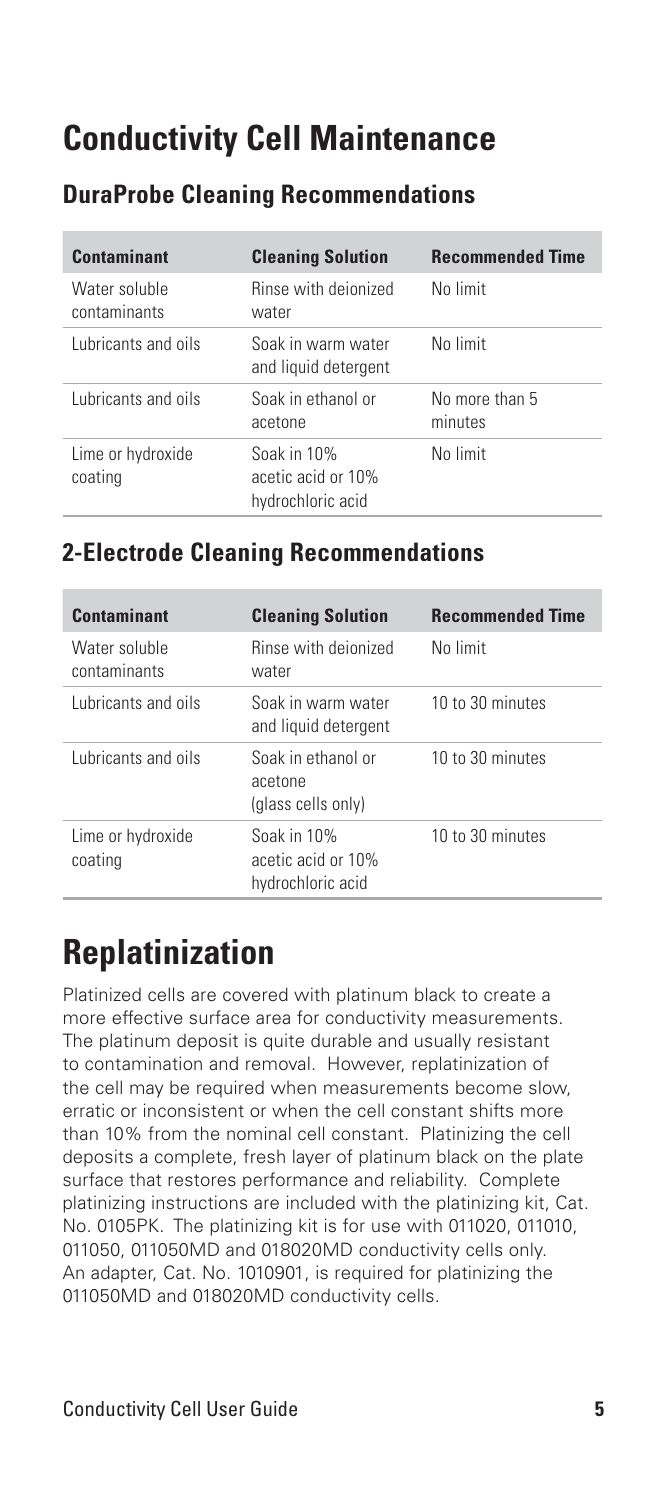# **Conductivity Cell Conditioning**

Cell conditioning is recommended to optimize the performance of the 011050MD, 011050 and 011050A conductivity cells in high range conductivity samples.

- 1. Pour the conditioning solution, Cat. No. 011001, into a beaker
- 2. Soak the conductivity cell in the conditioning solution overnight and up to 72 hours.
- 3. Remove the cell from the conditioning solution and thoroughly rinse with deionized water.
- 4. Blot the cell dry with a lint-free tissue.
- 5. Dispose of the used conditioning solution.

### **Flow Cell Assembly**

The 013016MD, 013016A and 013016D conductivity cells include a detachable flow cell, Cat. No. 013017.

To insure a proper seal of the flow cell assembly, slide the cap onto the conductivity cell, then slide the chamber onto the conductivity cell, and finally slide the O-ring gasket onto the conductivity cell. The flow cell can then be placed over the conductivity cell and screwed into the cap. Do not force the conductivity cell into the pre-assembled flow cell; the O-ring will be forced into the flow cell.



### **Troubleshooting**

The most important principle in troubleshooting is to isolate the components of the system and check each in turn. The components of the system are the meter, conductivity cell, standard and sample.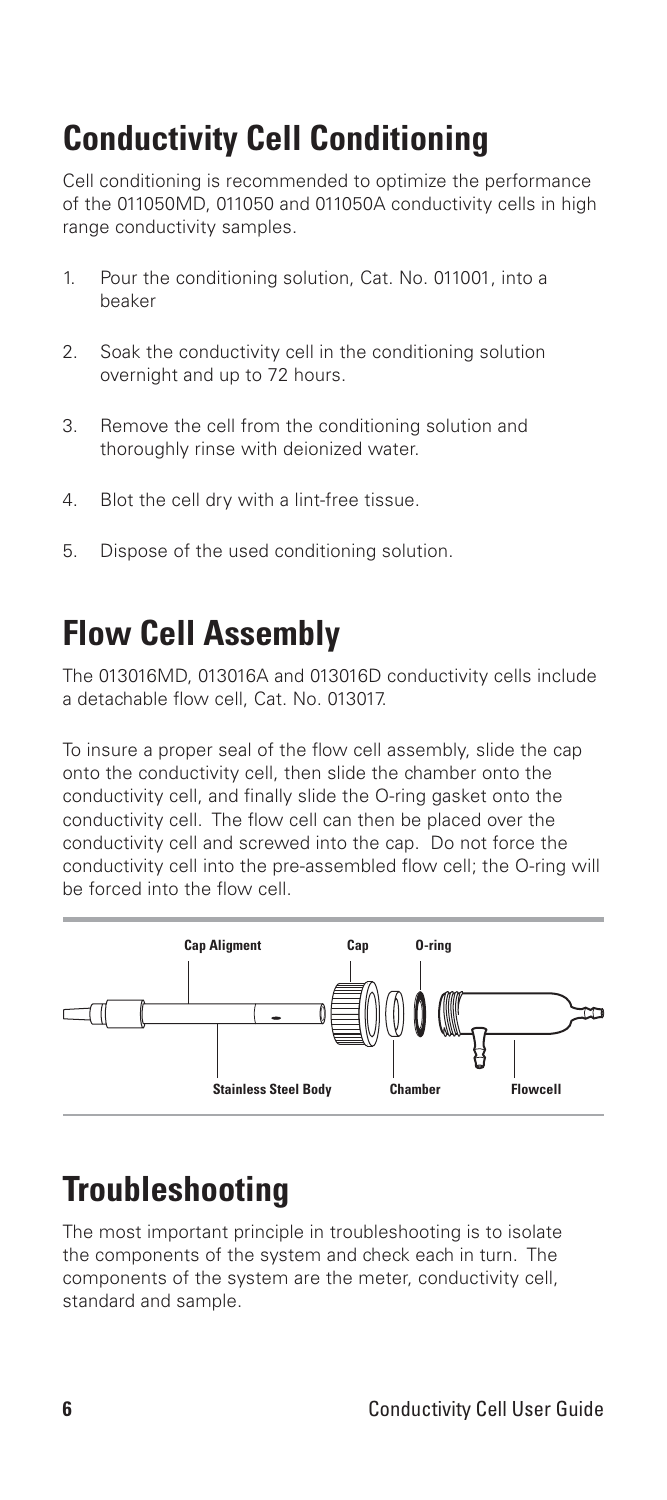#### **Meter**

The meter is the easiest component to eliminate as a possible cause of error. Thermo Scientific Orion meters include an instrument checkout procedure. Consult the meter user guide for instructions and verify that the instrument operates as indicated.

### **Conductivity Cell**

Rinse the cells thoroughly with distilled water and follow the cleaning procedures in the **Conductivity Cell Maintenance** section. If readings continue to be erratic and unstable, platinum cells may need to be replatinized or the cell may need to be replaced.

#### **Standard**

The quality of results depends greatly upon the quality of the standards. Always prepare fresh standards when problems arise.

### **Sample**

If the cell works properly in standards but not in the sample, look for possible interferences or substances that could affect the response of the cell or physically damage the cell. If possible, determine the composition of the sample and check for problems.

## **Assistance**

After troubleshooting all components of your measurement system, contact Technical Support. Within the United States call 1.800.225.1480 and outside the United States call 978.232.6000 or fax 978.232.6031. In Europe, the Middle East and Africa, contact your local authorized dealer. For the most current contact information, visit www.thermo.com/water.

## **Warranty**

For the most current warranty information, visit www.thermo.com/water.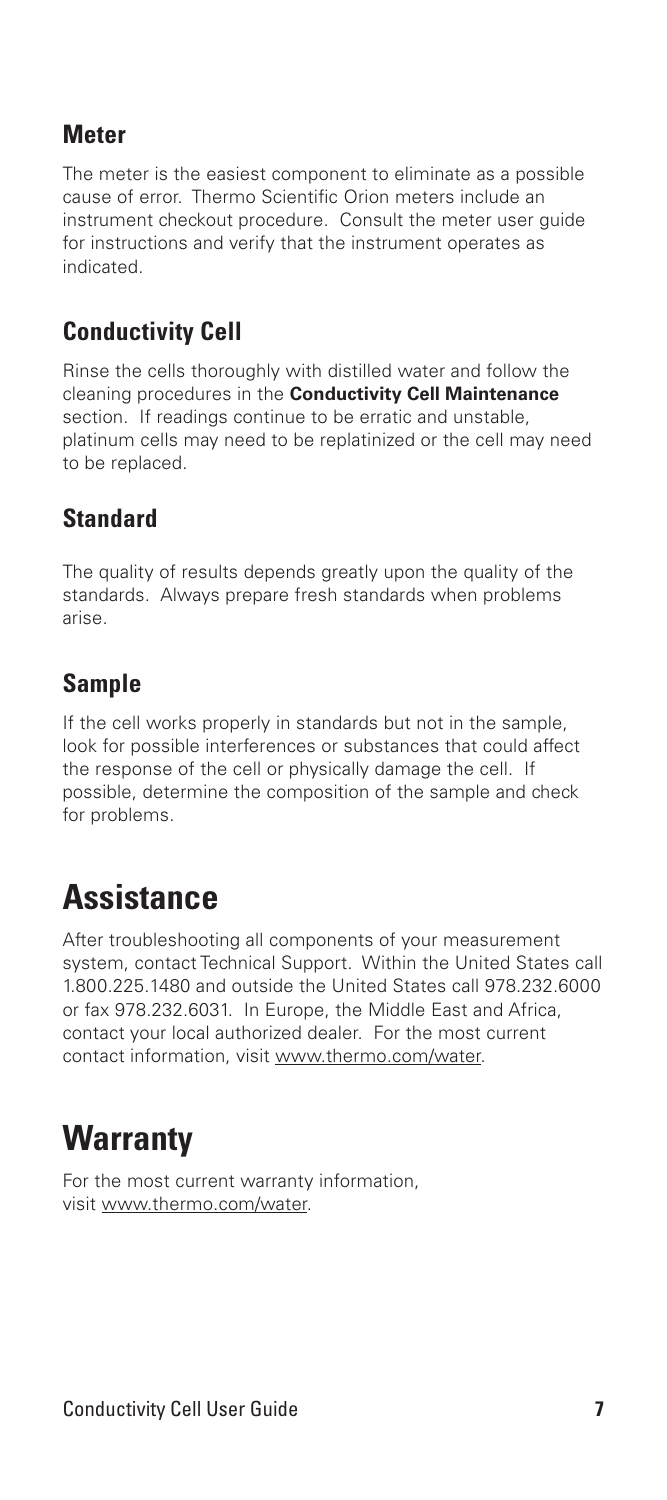# **Ordering Information**

### **Conductivity Cells**

Refer to the **Introduction** section for a complete list of conductivity cells.

#### **Accessories**

**Contract** 

| Cat. No. | <b>Description</b>                                                                                                                              |
|----------|-------------------------------------------------------------------------------------------------------------------------------------------------|
| 011008   | 100 µS/cm conductivity/TDS standard, 5 x 60 mL<br>bottles                                                                                       |
| 01100910 | 147 µS/cm conductivity standard, 10 pouches                                                                                                     |
| 011007   | 1413 µS/cm conductivity/TDS standard, 5 x 60 mL<br>bottles                                                                                      |
| 01100710 | 1413 µS/cm conductivity/TDS standard, 10 pouches                                                                                                |
| 011006   | 12.9 mS/cm conductivity/TDS standard, 5 x 60 mL<br>bottles                                                                                      |
| 01100610 | 12.9 mS/cm conductivity/TDS standard, 10 pouches                                                                                                |
| 011005   | 111 mS/cm conductivity standard, 5 x 60 mL bottles                                                                                              |
| 01100510 | 111 mS/cm conductivity standard, 10 pouches                                                                                                     |
| 990106   | 0.1 M KCI conductivity standard, 475 mL bottle                                                                                                  |
| 1010001  | Conductivity calibration resistor kit for Orion Star<br>Series conductivity meters, 8 pin MiniDIN connection                                    |
| 011220   | Conductivity calibration resistor kit for 105A+,<br>115A+, 125A+, 145A+, and 150A+ meters, 8 pin DIN<br>connection                              |
| 011221   | Conductivity calibration resistor kit for 130A, 131S,<br>135A, 136S, 162A, 550A, and 555A meters, 8 pin<br>waterproof DIN connection            |
| 011001   | Conditioning solution for 011050, 011050A, and<br>011050MD conductivity cells                                                                   |
| 0105PK   | Platinizing kit, includes fixture and solutions                                                                                                 |
| 010010   | Platinizing solution and vessel                                                                                                                 |
| 013017   | Replacement flow cell                                                                                                                           |
| 013045   | Stainless steel protective cell guard                                                                                                           |
| 080045   | Stainless steel and plastic protective cell guard                                                                                               |
| 081045   | Plastic protective cell guard                                                                                                                   |
| 1010900  | Adapter, 8 pin MiniDIN conductivity cell to 8 pin<br>waterproof DIN conductivity meter (130A, 131S,<br>135A, 136S, 162A, 550A, and 555A meters) |
| 1010901  | Adapter, 8 pin MiniDIN conductivity cell to 8 pin DIN<br>conductivity meter (A+ Series meters)                                                  |